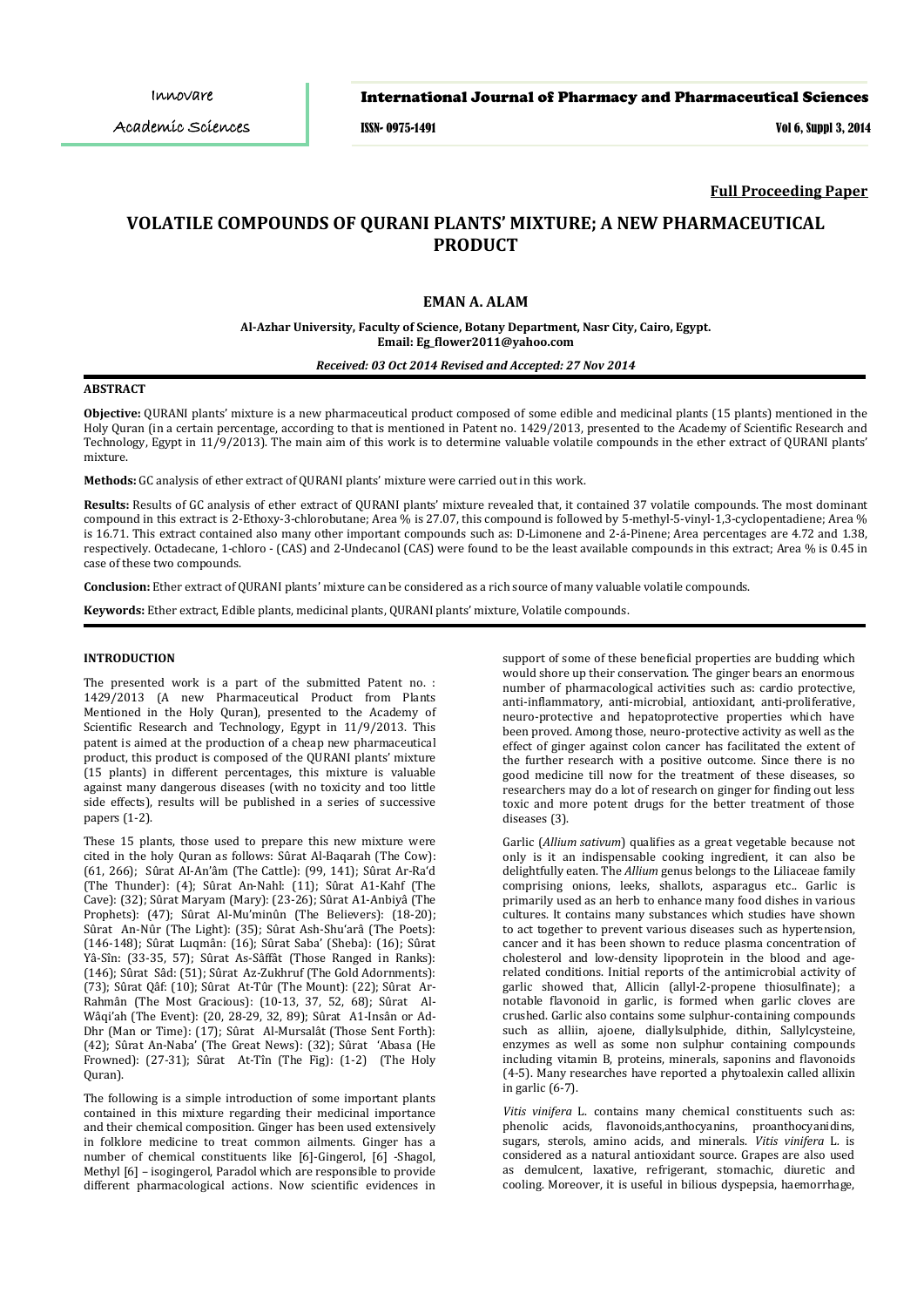dysuria, in chronic bronchitis, heart diseases and gout. Grape juice is given to children to prevent constipation. Dried grapes or raisins are useful in thirst attendant on fevers, cough, catarrh, jaundice, and in sub-acute cases of enlarged liver and spleen (8).

A date palm (*Phoenix dactylifera* L.) fruit is an important component of the diet in most of the hot arid and semi arid regions of the world. Date palm fruits were found to contain carbohydrates (44-88%), fats (0.2-0.4%), proteins (2.3-5.6%), fibers (6.4-11.5%), minerals and vitamins (9). Carbohydrates in dates are mostly in the form of fructose and glucose, which are easily absorbed by the human body (10). Interestingly, dates contain higher concentrations of proteins when compared to other cultivars of fruits such as apples, oranges, bananas and grapes (containing 0.3, 0.7, 1.0 and 1.0% proteins, respectively) (11). Twenty-three different [amino acid](http://www.scialert.net/asci/result.php?searchin=Keywords&cat=&ascicat=ALL&Submit=Search&keyword=amino+acid)**s** were found in date's proteins, many of which are not found in the most popular fruits (9).

Several studies in the literature concluded that, the aqueous extracts of dates have potent antioxidant and antimutagenic activity (12-13). *Phoenix dactylifera* L. was reported to have the second highest [antioxidant activity](http://www.scialert.net/asci/result.php?searchin=Keywords&cat=&ascicat=ALL&Submit=Search&keyword=antioxidant+activity) among 28 fruits commonly consumed in China (14). Antioxidants have received increased attention by nutritionists and medical researchers for their potential effects in the prevention of chronic and degenerative diseases such as cancer, [cardiovascular disease](http://www.scialert.net/asci/result.php?searchin=Keywords&cat=&ascicat=ALL&Submit=Search&keyword=cardiovascular+disease)**s** and aging (15- 16). The most effective antioxidants in this respect appear to be the flavonoids and phenolics. Because of their metal-chelating and radical-scavenging properties, phenolics were considered effective inhibitors o[f lipid peroxidation](http://www.scialert.net/asci/result.php?searchin=Keywords&cat=&ascicat=ALL&Submit=Search&keyword=lipid+peroxidation) (12). Dates were found to be a high source of antioxidants, anthocyanins, carotenoids and phenolics (17) .

Banana is the common name for the fruit of herbaceous plant of the family *Musaceae* and genus *Musa*. They are native to the tropical region of Southeast Asia. Bananas are mostly cultivated for the fruit and also for fiber and ornamental use. About 170 countries produce bananas in the world. In the developing world banana are considered as staple food (18). According to the Food and Agriculture Organization of the United Nations (FAO), banana is the main fruit in international trade and one of the most popular fruits in the world. This fruit industry is an important source of income, employment and export earnings for developing countries, in Latin America, Asia and Africa, and is responsible for creating many jobs, both in agricultural and urban areas (19). It provides instant energy, rich source of fiber, minerals and vitamins (18). Banana fruit is rich in nutrients with good flavor, is widely consumed throughout the world (20). It has about 200 volatile components which include phyto-nutrients, sterols and fatty acids. Traditionally it is considered good for any gastric irritations, ulcers, constipation. Its starch provides a protective layer in the stomach while its non-digestible fiber is good for cholesterol lowering and constipation. Native Africans use inner part of banana peel for insect bites and skin problems. In Ayurveda they suggest eating of banana peel for diabetics as it is a good source of potassium, but does not contain sugars which are more in the edible portion. Ancient uses and recent studies have shown that bananas have good antioxidant properties and correcting electrolyte imbalance (18).

## **MATERIAL AND METHODS**

#### **Plant materials**

Fifteen edible and medicinal plants mentioned in the Holy Quran were purchased from the Egyptian market, these plants were washed carefully with distilled water and surface sterilized by 70 % ethanol for 20-30 seconds, then they were cut to small pieces, dried at room temperature (25<sup>о</sup> C) till complete dryness, then these plants were grinding to give fine powder, then these plants were mixed in a certain percentage (1-2).

#### **Chemical analysis**

Ether extract of this mixture was obtained by soaking it in HPLC-Grade ether (1/10 W/V) for 1 week, shaking well of samples during the extraction period was done. Volatile components of these extract were analyzed using GC (Gas Chromatography) instrument (Date of analysis: 06/29/14 06:09:41 PM, Scans: 18531, Libraries used in analysis are: Wiley9, mainlib and replib, Operator: ISQ120602, High Mass (m/z): 649.99329, Low mass (m/z): 40.00000, ISTD Amount: 0.000, Dilution Factor: 1.00, Run Time: 63.02 minutes, Sample Weight: 0.00) of the Central lab of National Research Centre, Giza, Egypt.

### **RESULTS**

GC analysis of ether extract of the QURANI plants' mixture revealed that, it contained 37 volatile compounds. The most dominant compound in this extract is 2-Ethoxy-3-chlorobutane; Area % is 27.07, this compound is followed by 5-methyl-5-vinyl-1,3-cyclopentadiene; Area % is 16.71. This extract contained also many other important compounds such as: D-Limonene and 2-á-Pinene; Area percentages are 4.72 and 1.38, respectively. Octadecane, 1-chloro - (CAS) and 2-Undecanol (CAS) were found to be the least available compounds in this extract; Area % is 0.45 in case of these two compounds.

| Table 1: Volatile components of ether extract of the QURANI plants' mixture |  |  |
|-----------------------------------------------------------------------------|--|--|
|-----------------------------------------------------------------------------|--|--|

| RT    | Molecular | Molecular                  | <b>Compound Name</b>                                                                            | Area  |
|-------|-----------|----------------------------|-------------------------------------------------------------------------------------------------|-------|
|       | Weight    | Formula                    |                                                                                                 | (%)   |
| 5.06  | 320       | $C_{20}H_{32}O_3$          | Benzyl oxy tridecanoic acid                                                                     | 2.66  |
| 5.22  | 130       | $C_8H_{18}O$               | 2-Heptanol, 5-methyl-(CAS)                                                                      | 1.63  |
| 5.39  | 130       | $C_8H_{18}O$               | 2-Octanol                                                                                       | 1.24  |
| 5.69  | 130       | $C_8H_{18}O$               | 2-Hexanol, 3,4-dimethyl-                                                                        | 3.24  |
| 6.23  | 136       | $C_6H_{13}C_{10}$          | 2-Ethoxy-3-chlorobutane                                                                         | 27.07 |
| 6.93  | 162       | $C_{12}H_{18}$             | Benzene, (3,3-dimethylbutyl)-                                                                   | 0.82  |
| 7.23  | 106       | $C_8H_{10}$                | 5-methyl-5-vinyl-1,3-cyclopentadiene                                                            | 16.71 |
| 7.64  | 106       | $C_8H_{10}$                | Benzene, 1, 2-dimethyl-(CAS)                                                                    | 1.06  |
| 9.50  | 172       | $C_{11}H_{24}O$            | 2-Undecanol (CAS)                                                                               | 0.45  |
| 10.12 | 358       | $C_{19}H_{34}O_6$          | Dodecanoic acid, 2-(acetyloxy)-1-                                                               | 0.57  |
|       |           |                            | [(acetyloxy) methyl] ethyl ester                                                                |       |
| 10.50 | 246       | $C_{18}H_{30}$             | Benzene, (1,3,3-trimethylnonyl)-                                                                | 0.86  |
| 10.92 | 136       | $C_{10}H_{16}$             | 2-á-Pinene                                                                                      | 1.38  |
| 11.64 | 120       | $C_9H_{12}$                | Benzene, 1,3,5-trimethyl-(CAS)                                                                  | 0.77  |
| 11.85 | 142       | $C_{10}H_{22}$             | Decane                                                                                          | 3.85  |
| 12.69 | 1780      | $C_{94}H_{180}N_{4}O_{26}$ | Permethylated and reduced product of degradation product from H <sub>3</sub> glycolipid by L-L- | 1.43  |
|       |           |                            | Fucosidase and by B-Galactosidase                                                               |       |
| 12.95 | 136       | $C_{10}H_{16}$             | D-Limonene                                                                                      | 4.72  |
| 13.48 | 200       | $C_{11}H_{20}O_3$          | 5-(1-Ethoxy-ethoxy)-4-methyl-hex-2-enal                                                         | 1.36  |
| 13.79 | 220       | $C_{15}H_{24}O$            | 12-Oxabicyclo[9.1.0]dodeca-3,7-diene,                                                           | 1.06  |
|       |           |                            | 1,5,5,8-tetramethyl-, [1R-1R*,3E,7E,11R*)]-                                                     |       |